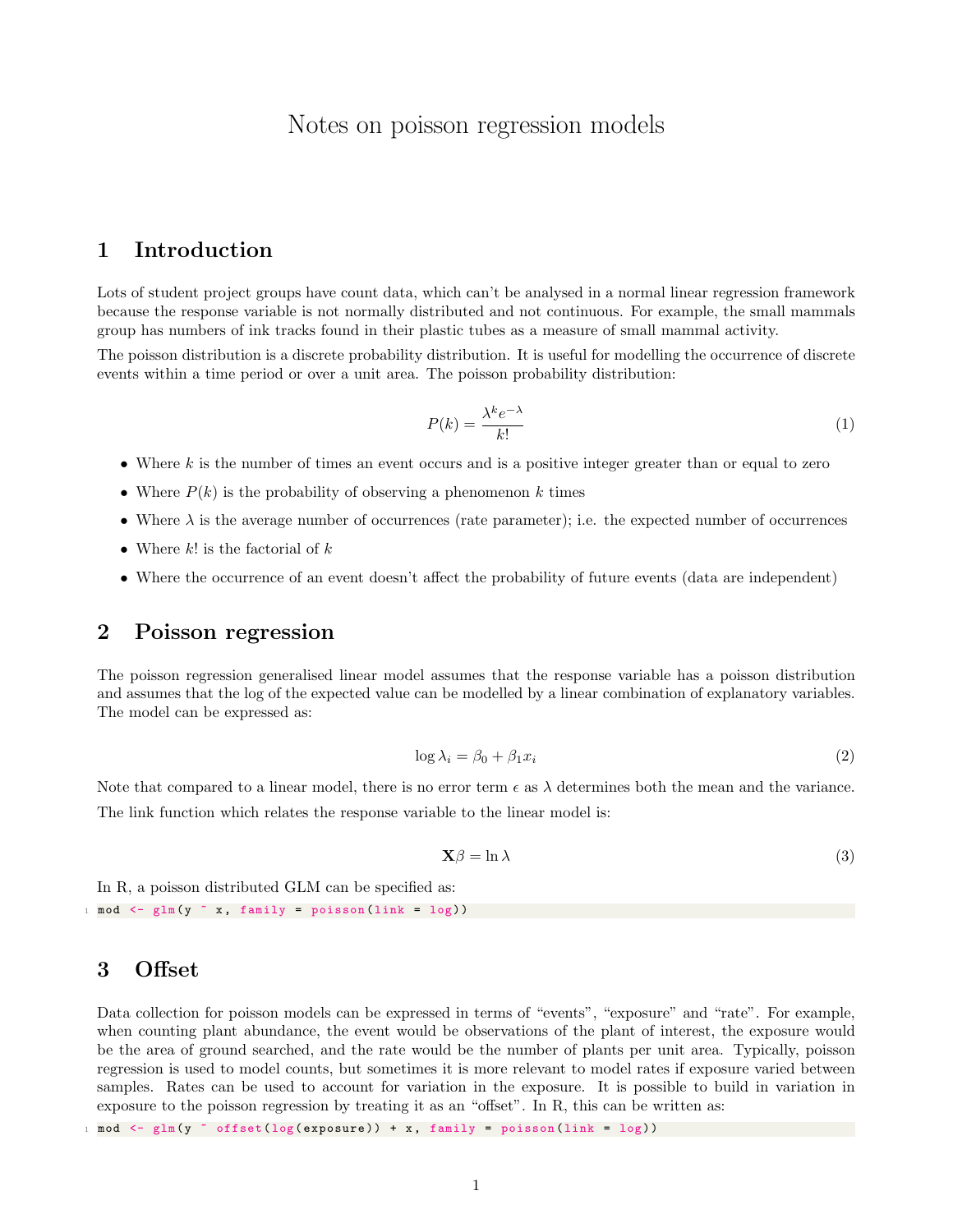#### 4 Over-dispersion and zero inflation

When the observed variance is greater than the mean, this is known as overdispersion. When this occurs, a negative binomial distribution is an appropriate alternative to a poisson distribution in a generalised linear model.

The negative binomial regression is a generalisation of the poisson regression that loosens the assumption that the variance equals the mean by adding the parameter  $\theta$  in addition to  $\lambda$ , which gives more flexibility to the model. Mathematically, the negative binomial model is like a poisson model where  $\lambda$  is random, following a gamma distribution.

In R, a negative binomial model can be specified with:

```
1 library (MASS)
2
3 \mod_n b \leq - \text{glm.nb}(y \text{ x})
```
Having excess zeroes will also invalidate the use of a poisson distributed GLM and a zero-inflated model (ZIP) or a hurdle model should be used instead.

A ZIP model has two parts, a poisson count model and a logistic model for predicting excess zeroes. Zeroinflated models hypothesise that there are two processes acting on the response variable one which determines the presence or absence of an observation (0 vs >0) and one which determines the number of observations. A zero-inflated model predicts the response variable as a mixture of a bernoulli distribution (logistic part) and a poisson distribution.

Alternatively a hurdle model can be used. While hurdle models are similar to zero-inflated models, they differ in the modelling process. Hurdle models have two distinct model parts estimating the response variable, one being a bernoulli distribution for all the data and the next being the poisson distribition for only the non-zero truncated data.

A hurdle model might be more appropriate where zeroes can only come from one source, while a zero-inflated model is more appropriate if zeroes can come from two processes. Hurdle models assume that observations are one of two types, observations of zero, and observations always greater than zero. Conversely, zero-inflated models conceptualize observations as those always with a value of zero, and observations which can be non-zero, but aren't always.

In R, a zero-inflated model can be fitted like so:

```
1 library (pscl)
2
3 \mod zeroinfl \leftarrow zeroinfl (y \sim x)Similarly, a hurdle model:
```

```
1 library (pscl)
2
3 \mod_hurdle <- hurdle (y \sim x)
```
The hurdle model function can additionally specify the distributions of the zero-count part of the model and the positive-count part of the model using the arguments zero.dist = and dist =, which are by default set to poisson and binomial, respectively.

## 5 Large datasets

For very large values of  $\lambda$  (e.g.  $\lambda > 1000$ ), the normal distribution with mean =  $\lambda$  and standard deviation =  $\sqrt{\lambda}$  is a good approximation of the poisson distribution. This means that theoretically, if students had a mean number of occurrences  $>1000$ , they might be able to use a normal linear regression.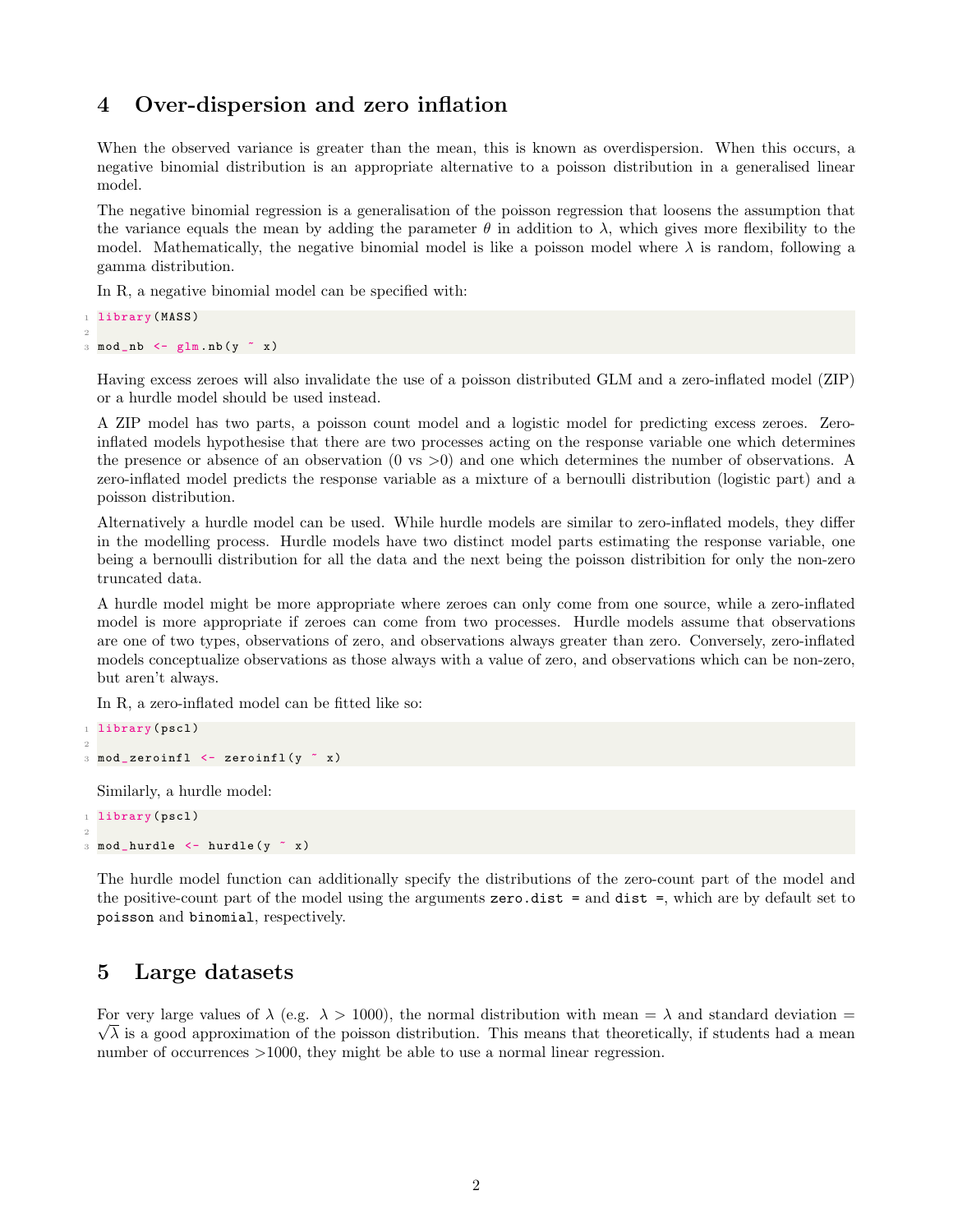#### 6 Analysing a poisson regression

To test whether a poisson GLM is appropriate, first see whether the variance equals the mean of the response variable:

```
1 mean (df$y)
\overline{2}3 var (df$y)
```
If the variance is much greater than the mean, there is overdispersion and a negative binomial model might be more appropriate.

The summary() of a poisson GLM looks like this, in this case for a model of hospital visits (ofp) vs. the number of years of schooling (school):

```
1 Call:
2 \text{ glm} (formula = ofp \tilde{ } school, family = poisson, data = df)
 3
4 Deviance Residuals :
5 Min 1Q Median 3Q Max
6 -3.6727 -2.2847 -0.8555 0.8144 17.75017
8 Coefficients :
9 Estimate Std. Error z value Pr (>|z|)
10 ( Intercept ) 1.539399 0.019091 80.63 <2e -16 ***
11 school 0.020517 0.001706 12.03 <2e-16 ***
12 - -13 Signif. codes: 0 '***' 0.001 '**' 0.01 '*' 0.05 '.' 0.1 ' ' 1
14
15 ( Dispersion parameter for poisson family taken to be 1)
16
17 Null deviance: 26943 on 4405 degrees of freedom
18 Residual deviance: 26797 on 4404 degrees of freedom
19 AIC : 39576
2021 Number of Fisher Scoring iterations: 5
```
It looks similar to the output for a normal linear regression, with slope values for each coefficient (e.g. 0.020517) and standard errors for those slopes (e.g. 0.001706) a z-value which shows the ratio of the coefficient slope to its standard error and tests that the coefficient slope is not equal to zero (e.g. 12.03) and the P-value showing the probability that the observed z-value is as extreme as, or more so, than that which would be observed if the null hypothesis were true.

It is important to remember in any GLM, that because of the link function which relates values of y to variation in x, the slope coefficient given is not actually showing directly how how the value of  $y$  (ofp) changes per unit increase in x (school). Instead it is showing that for an increase in x of 1, the value of  $ln(y)$  increases by  $y(e^{0.020517}-1)$ . To convert so that it shows how much y increases with a unit increase in x, you must multiply y by  $e^{0.020517}$ . So, according to the model, if the average person spending 4 years at school visits the hospital 10 times, the average person spending 5 years at school will visit the hospital  $10 \times e^{0.020517} = 10.207$  times.

R-squared values cannot be reliably reported in poisson regressions, however a number of pseudo-r-squared methods exist. See Heinzl and Mittlböck (2003) for an indepth comparison of methods.

To visualise data used in a poisson regression, it is often useful to plot the distribution of the count data response variable y as a bar graph, with the frequency of each integer count occurrence on the y axis, with the frequency of each integer count occurrence on the y axis. See the example below:

```
1 library (ggplot2)
2 library ( dplyr )
3
4 ofp_summ \leftarrow df \left\langle \cdot \right\rangle \right\langle \cdot \right\rangle5 group_by(ofp) %>%
6 tally ()
7
8 \text{ ggplot} (of p\_sum, aes (x = of p, y = n)) +9 geom _ bar ( stat = " identity ")
```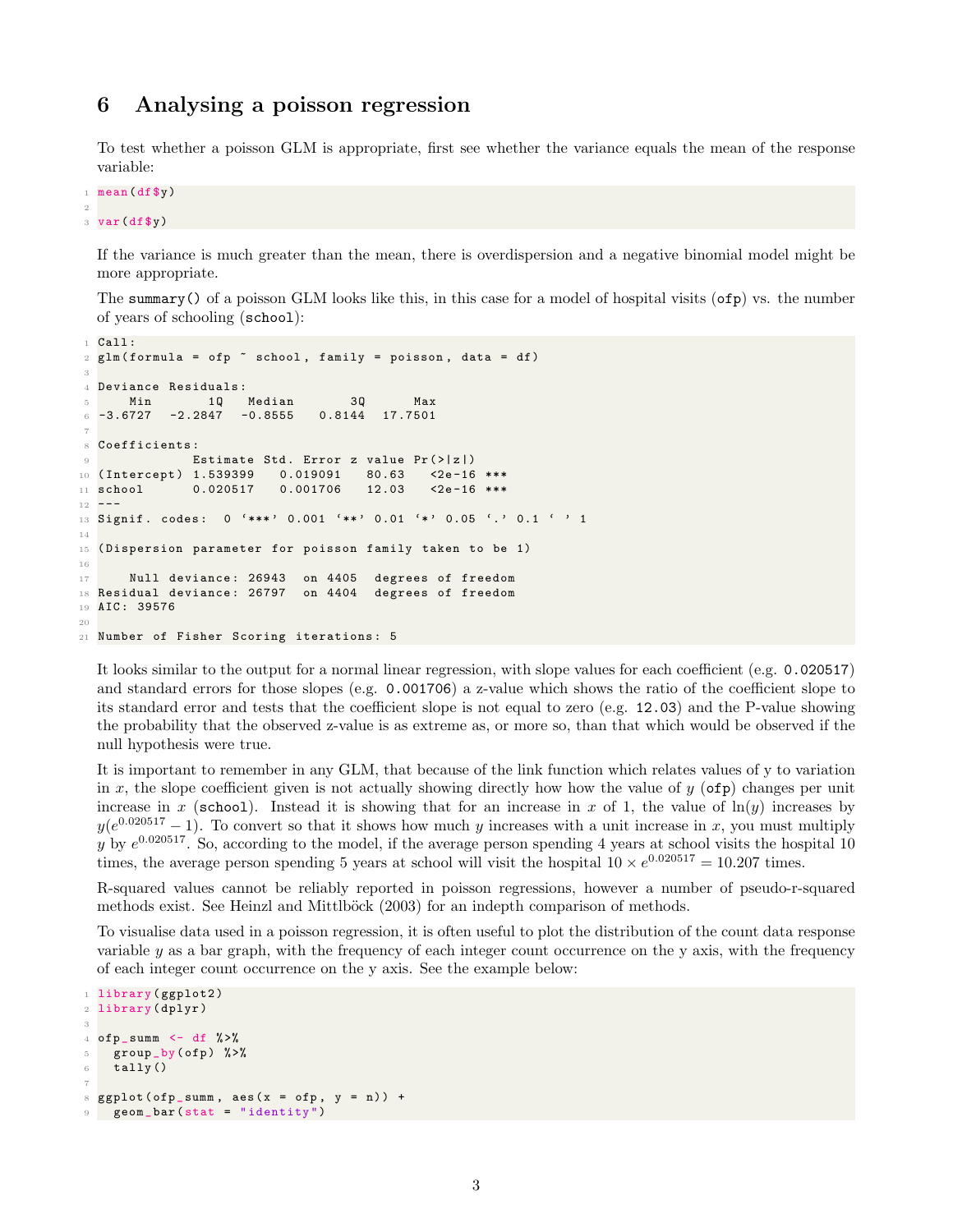

### 7 Non-parametric alternatives

Especially if sample size is small, a non-parametric alternative to a GLM may be suitable for count data, specifically a Spearman's Rank Correlation Coefficient if the explanatory variable is continuous, or a Kruskal-Wallis Test if the explanatory variable is categorical. Be aware though that these tests will significantly limit the power of the statistical inference you can make on the data. Neither of these tests assume a direction of influence between the independent and dependent variables, they are essentially correlations. Both tests use ranks of data rather than the raw data to account for non-normality of variance:

As a reminder, the Spearman's Rank correlation coefficient  $(r_s)$  is calculated as:

$$
r_s = 1 - \frac{6\sum d_i^2}{n(n^2 - 1)}\tag{4}
$$

Where  $d_i^2$  is the squared difference between the two ranks of each observation, and n is the number of observations. The standard error of the coefficient  $\sigma_{r_s}$  is:

$$
\sigma_{r_s} = \frac{0.6325}{\sqrt{n-1}}\tag{5}
$$

To run a Spearman's Rank in R:

```
1 cor . test (x, y, method = "spearman")
```
This will return a t value, degrees of freedom and a P-value to assess the fit of the rank correlation.

The Kruskal-Wallis Test, also known as the Kruskal-Wallis Test Statistic  $(H)$  is calculated as:

$$
H = \left[\frac{12}{n(n+1)} \sum_{j=1}^{c} \frac{T_j^2}{n_j}\right] - 3(n+1)
$$
\n(6)

Where *n* is the sum of the sample sizes across replicates, *c* is the number of replicates,  $T_j^2$  is the squared sum of ranks in sample j,  $n_j$  is the size of sample j.

To run a Kruskal-Wallis Test in R:

1 kruskal.test (y ~ x)